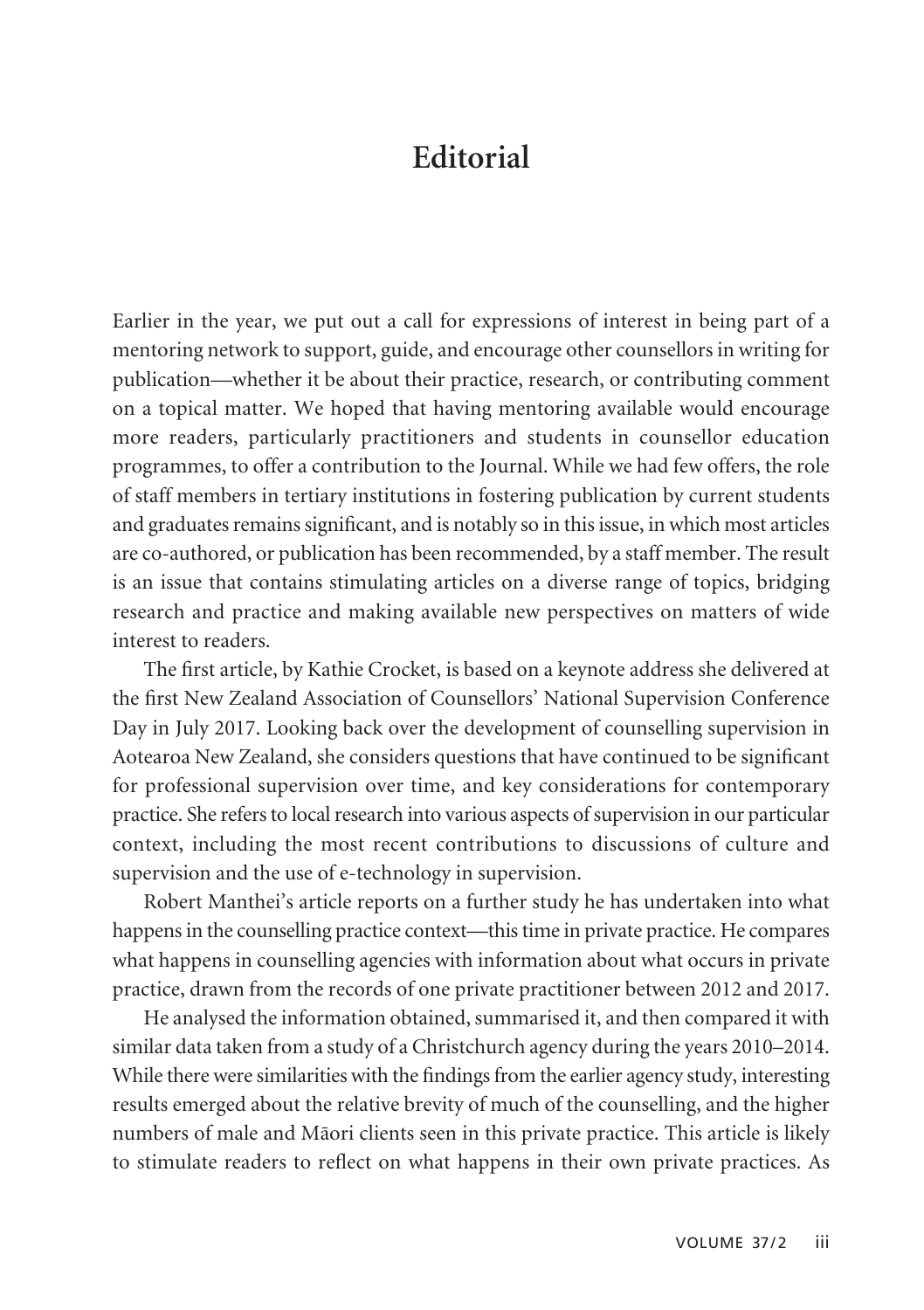before, the author raises questions about the number of sessions clients attend and counsellors' preparedness for the brevity of much counselling work.

The following article, by Kirsty Nai and Brian Rodgers, picks up the theme of brief counselling, reporting and discussing the results of a thematic literature review that addressed the intentional use of brief therapy in its various forms. This article considers the complexities and challenges that are present in the literature surrounding brief therapy, including the diversity in definition of brief therapies, and questions about whether or not brief therapies work. Common themes across different types of brief therapy are explored. A tentative, integrative model of brief therapy is proposed and the implications of offering "intentionally brief" therapy are discussed.

The Life Code Matrix<sup>TM</sup> (LCM), a strengths-based practice used by some counsellors in Australia and Aotearoa New Zealand, may nevertheless be new to many readers. In the next article, Kathryn Owler and Cilla Sturt describe this as unique in its intentional use of the senses to identify strengths. Their article presents the results of research undertaken using a narrative approach that was designed to provide an independent evaluation of the use of LCM in practice, where it is used to enable clients to access their individual strengths and improve their personal relationships. The promising findings of this research are discussed and the implications of both LCM and other contemporary sensory approaches are considered for future counselling practice.

Concerns about adolescents and pornography are of high topical interest, particularly for those who work with this age group. Cassandra Johnston undertook a literature review that examined a body of research related to adolescence and pornography, and which revealed a spectrum of use ranging from normative to problematic sexual compulsivity/addiction. She found that between the two ends of the spectrum emerge a vast array of psychosocial impacts and co-morbidities. Through identifying gaps in the literature and the comparability with other addiction treatments, what emerged was the intriguing role that relational connectedness can play in countering the problematic use of pornography. The review then examines systems of connectedness that already exist within an Aotearoa New Zealand context, and recommends relational connectedness as a theoretical framework to support constructive work with adolescents and addictions.

Working with adolescents is also the theme of the next article, by Paul Campbell and Jan Wilson, who report the results of a small, qualitative study that aimed to provide some insight for non-Pasifika counsellors into effective counselling practice with Pasifika youth. Three Pasifika counsellors took part in a focus group from which some important knowledge emerged, including the concept of demonstrating